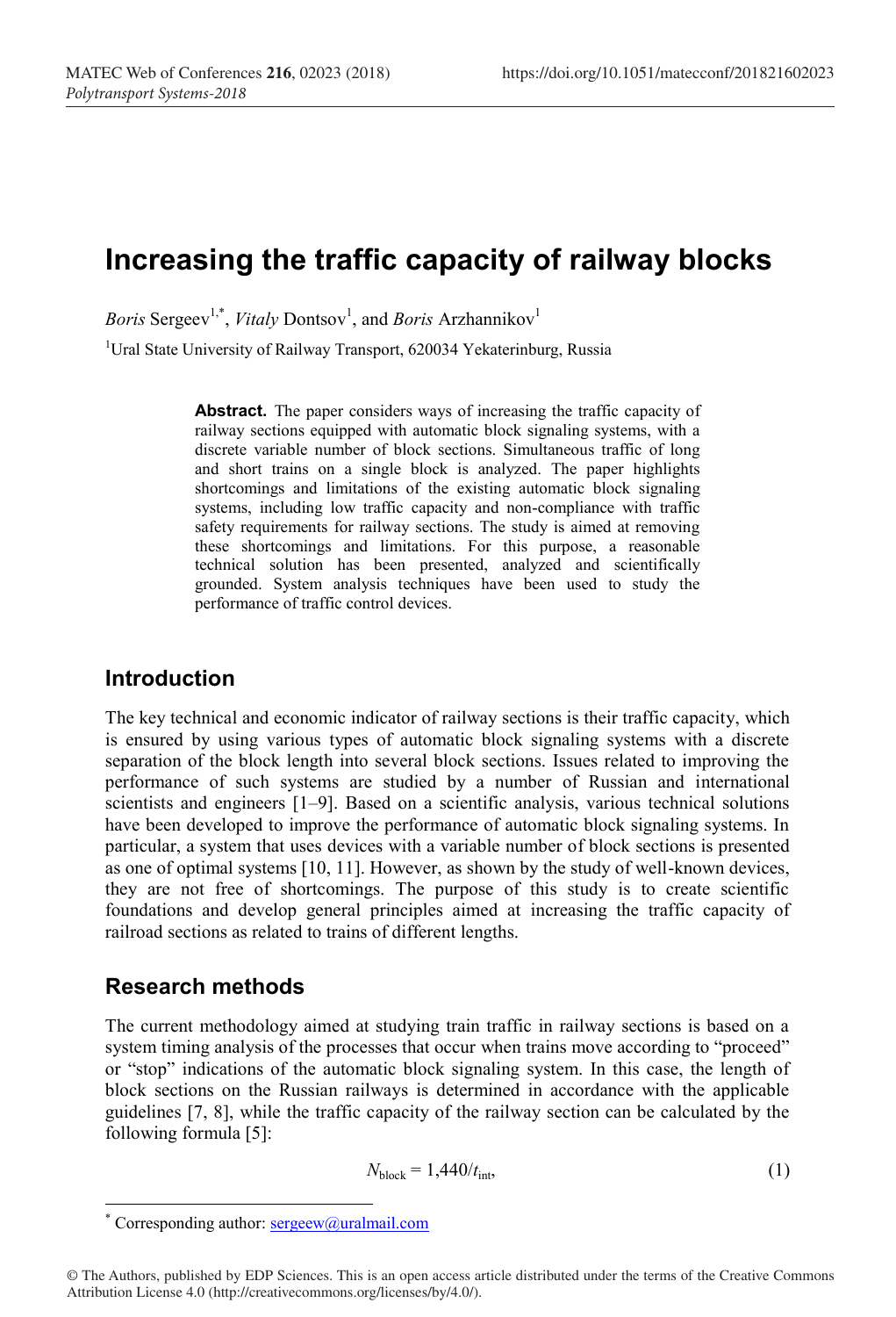where: 1,440 is the number of minutes in a day, minutes;  $t<sub>int</sub>$  is the inter-train interval, minutes.

For the most common three-aspect automatic block signaling system, the minimum inter-train interval is defined as:

$$
t_{\rm int} = 0.06(3L_{\rm bs} + l_{\rm t})/V_{\rm t},\tag{2}
$$

where  $3L_{bs}$  is the total length of block sections lying ahead of a moving train with length  $l_i$ ;  $V_t$  is the sectional speed of the train.

The length of each block section depends not only on the train speed, but also on a number of rated parameters of moving trains. This interaction of parameters can be presented in a generalized form as:

$$
L_{\rm bs} = k l_{\rm p,}
$$
 (3)

where  $k$  is the coefficient that determines a set of parameters and is used in calculations performed in accordance with the standard [7]. These automatic block signaling systems are designed in such a way that any characteristics of trains moving along a designed block will meet the applicable traffic safety requirements as related to the braking distance and the maximum permissible speed. It is assumed that trains must move according to the green indication of the nearest traffic light lying ahead, i. e. at least three block sections  $L_{bs}$  ahead of a moving train must be clear. The number of reference cars (car with a standard length of 15 m) moving along blocks ranges from 71 to 100 or 140 [8]. This range determines standard lengths of trains on different railway sections.

The calculated maximum length of a block section *L*bs max will be reached at the maximum train length  $l_{\text{t max}}$  and respective values of the set of parameters  $\Sigma \Pi_i$ . This applies to freight trains, including long and heavy trains consisting of 100 or more reference cars. However, passenger or electric trains consisting of 6 to 26 reference cars move along the same railway section. Geometric, braking and traction characteristics of such trains (ΣП*i*) are significantly different from those of freight trains [10].

Obviously, if practical lengths of block sections are determined by parameters of long trains, this will decrease the traffic capacity for passenger or electric trains.

Thus, there is a certain disproportion between possibilities of reaching a sufficiently high traffic for different types and lengths of rolling stock, which is determined by expressions (1) and (2).

Works [10, 11] propose a method to remove this disproportion. This method assumes that the number of block sections on the block varies with the length of the train that enters the block from a departure station. In other words, the number of signaling points switched on or off on the block varies with the train length. In order to implement this method at the departure station, it is necessary to determine the train length  $l<sub>t</sub>$  using known axle counters on a track [6]. The collected information is transmitted to all signaling points of the block, some of which are switched off or on depending on  $l<sub>t</sub>$  of the train leaving the departure station. In this case, inactive signaling points of the automatic block signaling system switch to the translation mode to translate the relevant codes through a rail circuit or channels of axle counters.

This method can be illustrated with a diagram of a block and a station with two trains whose lengths are  $l_{t1}$  and  $l_{t2}$  (Fig. 1). Information on the train length  $S_{ax}$  is transmitted from the axle counter to a signal box. It is converted into a signal *S*, which is sent to all signaling points of the block. According to this signal, the relevant signaling points of the automatic block signaling system are switched on or off. In the general case, as it clearly follows from the performed traction calculations based on the set of parameters ΣП*i*, the lengths of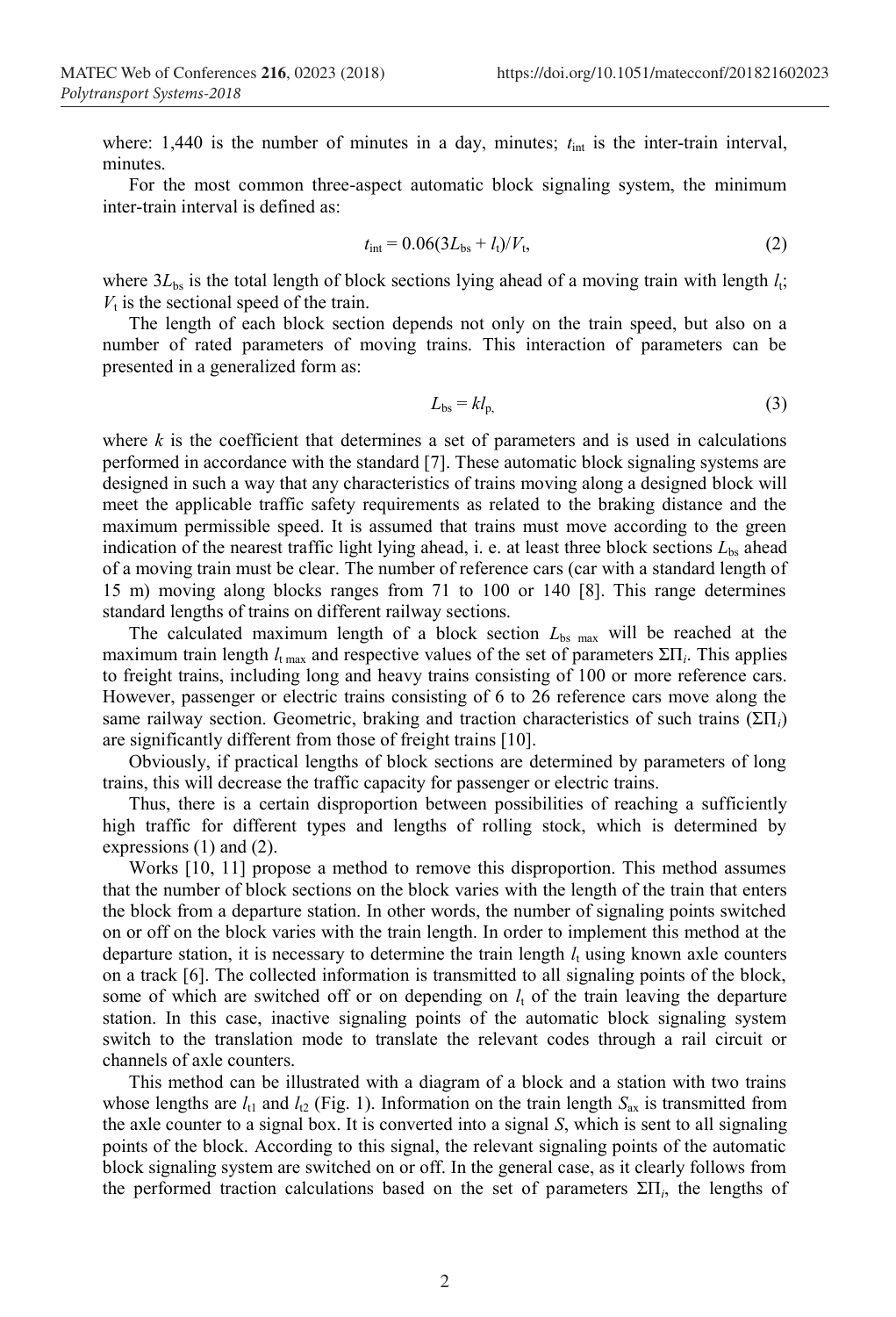different block sections  $l_{\text{bsi}}$ , according to the expression (3), will be different and close to the most efficient ones.



**Fig. 1.** Diagram of a block with simultaneous switching of all signaling points in the automatic block signaling system.

The practical application of this method can not only increase the traffic capacity of railway sections, but also optimize traffic control for heavy freight trains, in particular twin trains, based on signals of the automatic block signaling system. However, this approach to increasing the traffic capacity of blocks has some shortcomings. Let us illustrate them on the basis of the block diagram shown in Figure 1.

Suppose that the first long train with length  $l_{t1}$  is moving along the block, covering the common length of several block sections:  $l_{t1} \le L_{bs6} + L_{bs5} + L_{bs4}$ ;  $l_{bs1}$ . The second train leaving the station according to an exit signal H has a short length  $l_{12}$ , which corresponds, e. g., to an electric train:  $l_1 \leq l_{ts,min}$ , where  $l_{ts,min}$  is the minimum length  $i^{\text{th}}$  of the block section that lies, e. g., between signaling points 1 and 3.

In this case, until the first train completely leaves the entire block *L*block, all signaling points of the block will be in the initialization mode to initialize the long block sections whose total length in our case is equal to:  $L_{ts}\Sigma = L_{ts6} + L_{ts5} + L_{ts4}$ .

Therefore, if several trains of different lengths are moving along the block and the first of them is a long train, then lengths of block sections for the second short train, which follows the first one, will correspond to lengths of the long train  $l_{t1}$ . Obviously, this restricts the speed of the second train along the block and its traffic capacity.

Another shortcoming of the existing method can be demonstrated on the same example with two trains moving along the block, the first of which is short, while the second one is long. In this case, when the first train with length  $l_{t,min}$  leaves the station and enters the block, active / inactive signaling points will be configured in the form of various short block sections along the entire block. Obviously, the departure of the long train from the station will be impossible until the first train leaves the entire block. Only then, according to the signal *S* (Fig. 1), signaling points of the block will be switched to a greater length  $l_2$  $> l_{\text{tl}}$ . Failure to comply with this condition will not ensure the compliance with traffic safety requirements and, therefore, must be avoided.

Thus, this approach to increasing the traffic capacity can be optimized subject to the constraints arising from the fact that the approach is valid only in the presence and during movement of long trains along the block.

#### **Results**

The results of the scientific analysis indicated the possibility of eliminating these shortcomings. Let us consider this possibility using the example of the block in Figure 2, which shows the location and movement of two trains  $l_{t1}$  and  $l_{t2}$  of a specified length. The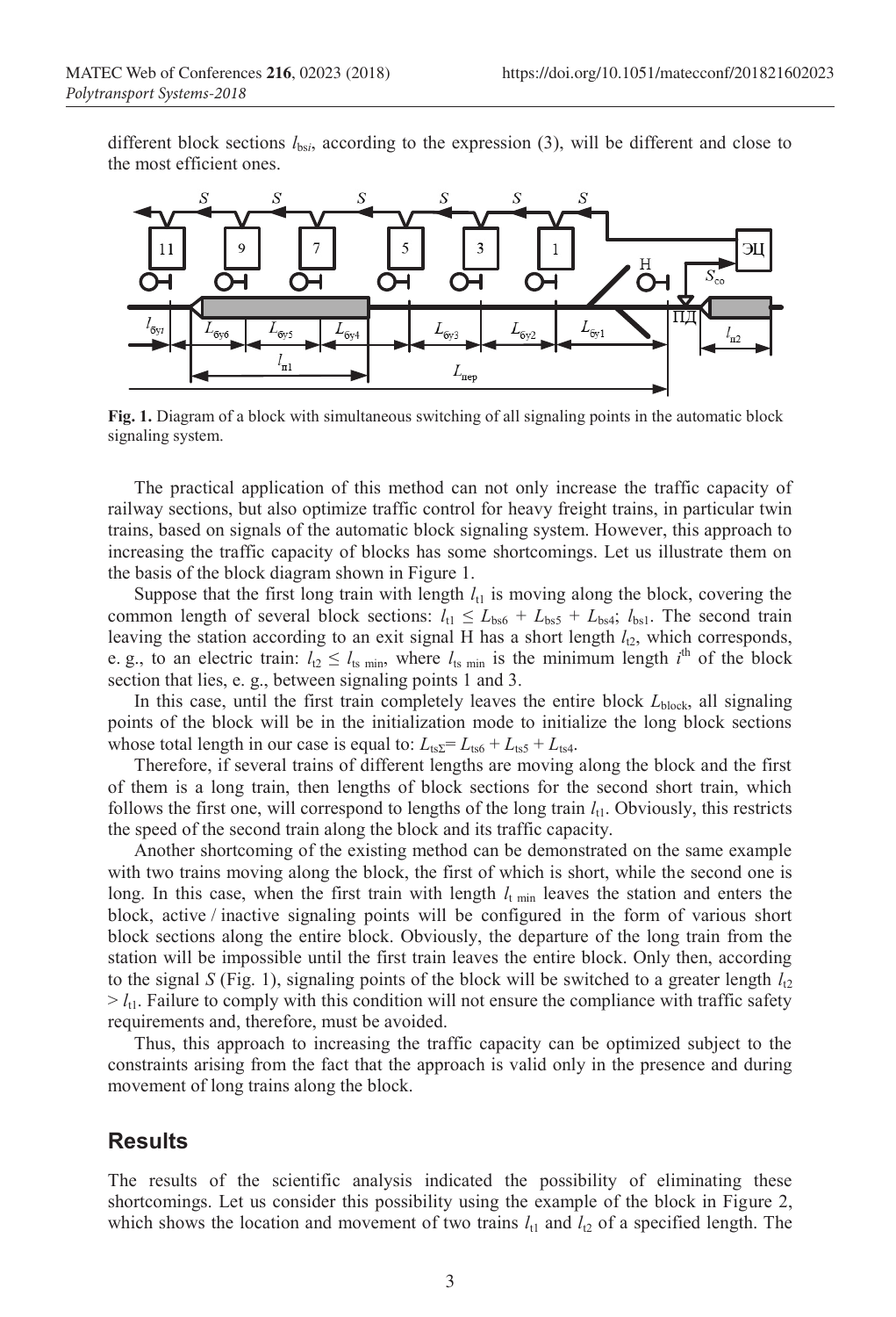diagram in Figure 2 differs from the diagram in Figure 1 by the presence of information channels  $S_{1H}$ ,  $S_{3-1}$ ,...  $S_{11-9}$ ..., which transmit data from signaling points of the block to adjacent signaling points and the signal box.



**Fig. 2.** Diagram of a block with selective switching of all signaling points in the automatic block signaling system.

The structural diagram of the block shown in Figure 2 works as follows. When the first, e. g., a long train of length  $l_{11}$  leaves the station and the block is clear according to signals  $S_{H-1}$ ,  $S_{1-3}$ ,  $S_{9-11}$ , all signaling points receive the relevant information. This leads to initialization of only those signaling points that match the calculated set of parameters ΣП*<sup>i</sup>* for this train.

When the train moves along the block and its tail end clears the relevant block sections, devices of signaling points generate the signals that are transmitted to adjacent signaling points and the signal box. Therefore, the station receives real-time information about leaving block sections by the tail end of the first train of length  $l_{t1}$ .

When the second train arrives at the station and is ready for departure, the axle counter transmits information about its length  $l_2$ . This leads to the generation of signals  $S_{H-1}$ ,  $S_{1-3}$ , and  $S<sub>3-5</sub>$  (for the case shown on the block diagram in Figure 2). Then the departing second train will move along the block sections  $L_{\text{bsl}}$ ,  $L_{\text{bsl}}$  and  $L_{\text{bsl}}$ . As the first train moves to the signal box, information will come from signaling points 5, 7, 9, 11 and so on. This leads to change in indications of subsequent signals  $S_{7-5}$ ,  $S_{9-7}$ ,  $S_{11-9}$  and so on. The system identifies a need to switch on or off certain signaling points, which are determined on the basis of traction calculations for another train length.

# **Conclusion**

The study shows and justifies the possibility of changing the traffic capacity of a railway section at significantly different lengths of trains that move along the block. The schematic diagram of the proposed automatic block signaling system and its operation algorithm have been developed. By implementing the proposed traffic control algorithm for trains moving along the block, where signaling points and the signal box share information between each other through direct and reverse data transfer, it is possible to optimize traffic control processes for trains of arbitrary length and maximize the traffic capacity, while maintaining the required level of traffic safety.

At present, according to a planned schedule, specialists are preparing terms of reference for hardware and software implementation of the proposed automatic block signaling system using the accepted methodology for designing automation and remote control equipment in railway transport [12].